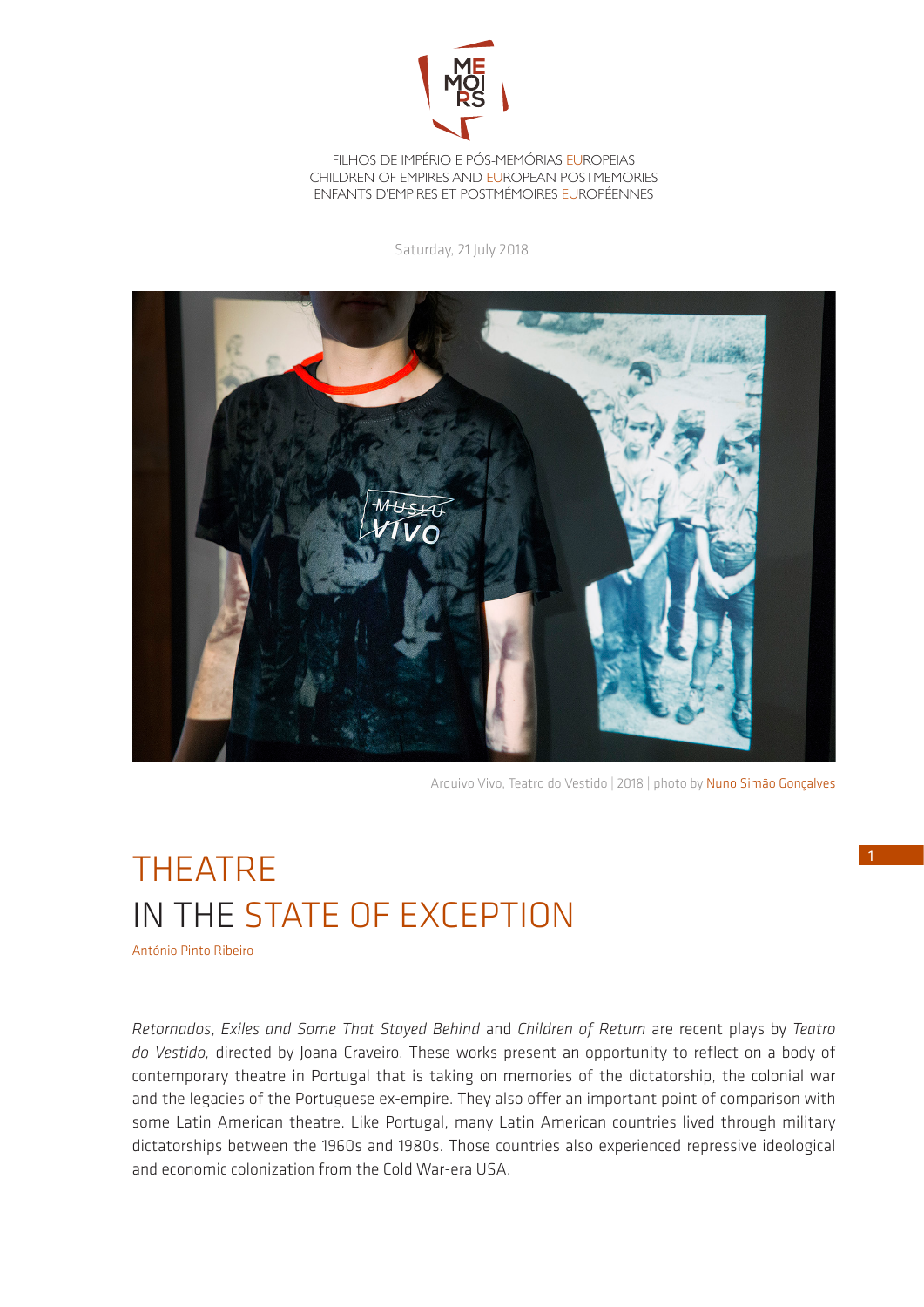

Artists in Portugal have only relatively recently taken up the colonial question. Cinematic work began to engage with these questions in the 1990s, and visual art in the noughties. The first play to address colonial issues, with racism as a central theme, was *Hotel Orpheu*, based on a 1993 script by Gabriel Ghadamosi. The play was put on at the Centro Cultural de Belém by the *Associação Cultural dos Novos Artistas Africanos* in 1997, directed and acted by the black Portuguese actors Miguel Hurst and Manuel Wiborg (Artistas Unidos). In 2000, the *Associação O Retorno das Caravelas*, the first self-proclaimed African theatre company, put on *The Museum of Black Wood*, at the Culturgest, written by António Tomás and directed by Miguel Hurst. The company disappeared soon afterwards. Meanwhile the Angolan director Rogério de Carvalho was, among other things, pioneering in its reflection on the black condition. This director has indeed been a determining presence in the latest theatre company founded by black actors, *Teatro Griot*. This company and its repertoire present an original and groundbreaking engagement with identity and inter-identities between Africa and Europe and the possible intersections between them. The work *Tempest, a dramatic composition by Shakespeare and Black People* is an example of this approach.

However, in this first phase of relatively generic engagements with colonialism and the black condition in Europe, there was quite little memorable creative production. More recently, though, theatrical work has emerged that brings research about colonial memories, and about the Portuguese dictatorship's mechanisms of repression, to the stage. These pieces deconstruct colonial propaganda and the negative consequences of decolonization that affected *retornados* and refugees. The trilogy *Portugal is not a small country*, *Passport* and *Liberation* by *Hotel Europa,* a company created by André Amalio and Tereza Havlickova is a good example, though their dramatic composition sometimes leaves something to be desired. The tension between representation and non-representation in this sort of documentary theatre requires more from the actors than they necessarily offer.

Jorge Andrade and his company *Mala Voadora* premiered their piece *Mozambique* in 2018. Their 2006 play, *Philatelie*, an ingenious and convincing piece of theatre, sought to dealt with European colonialism by exploring how successive issuings of stamps express colonial expansion. *Mozambique*  is a postcolonial fantasy which, in comic tones, dares to reflect critically on the ideological matrices and international neo-coloniality of Portuguese colonialism. We are told that the play is based on its director's autobiography, but *Mozambique* uses this to show that the 'truth' of stories is bound up not only with who is telling them, but also with who has the power to tell and impose a narrative, and that this must be deconstructed.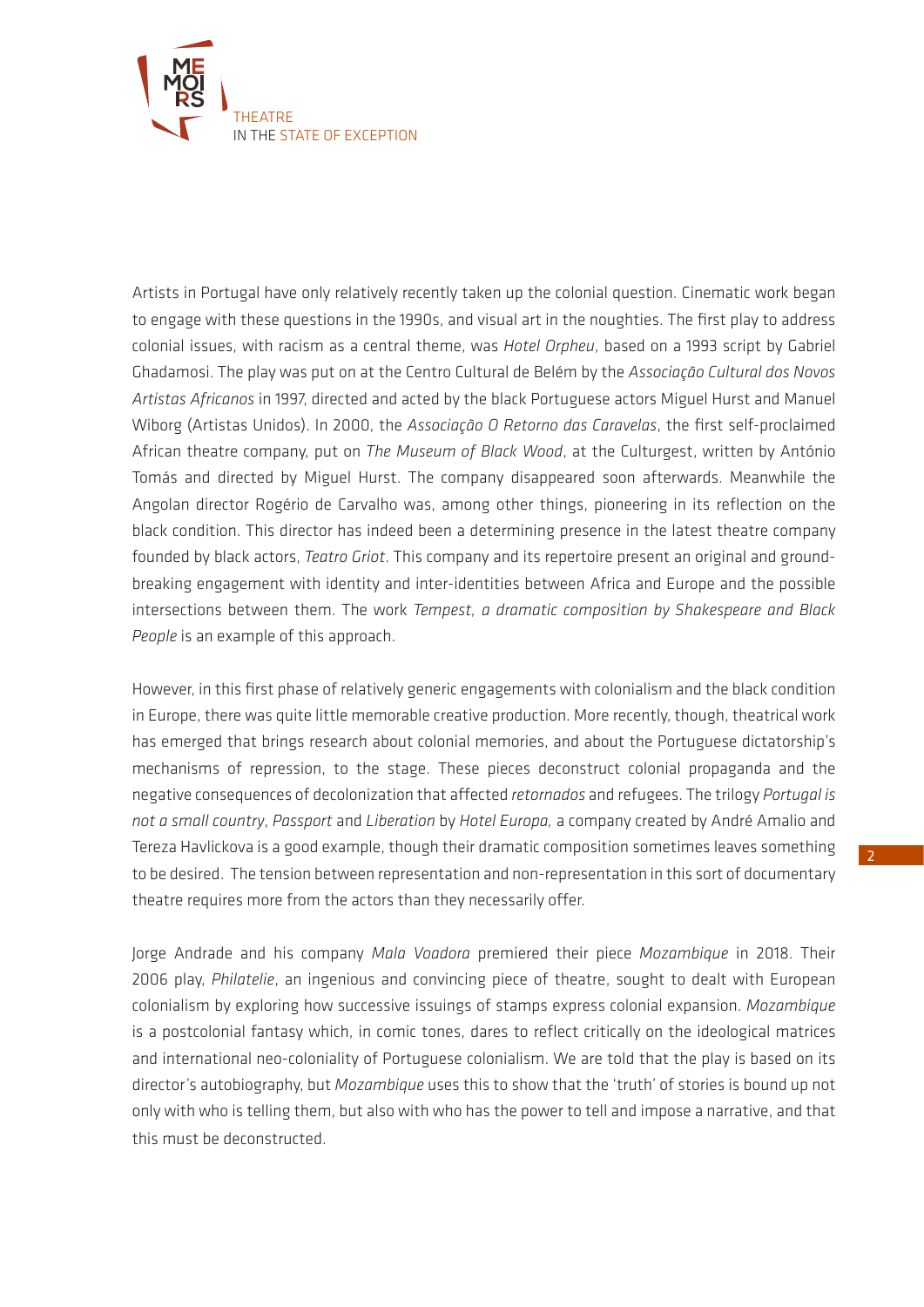

*Children of Return* by *Teatro do Vestido* will from now on be a reference work for all theatre that is made in Portugal and deals with the colonial question, but it is more than that too. It names the existence of *retornados* and engages with identity – better, multiple identities, whether personal, Portuguese or European – and with memories and how these are produced and transmitted. *Children of Return* can be understood as the first Portuguese play that inserts itself into the field of post-memory. That is, it assumes "the duty of memory" and takes up the contribution of the second and third post-colonial generations in today's representations of the world. We see this in the explicit contradictions the play allows to exist in its narrative voyage and in the mixture of contradictory emotions that it addresses: colonial melancholy coexists with an acknowledgement of the right to independence of the peoples of the former colonies. The play deals too with the strangeness of return and never-ending dislocation. We are in 2018. It is disconcerting that this work has only just appeared. There will be many excuses for this, but the inability to deal with colonial history - which should have been interrogated long ago – constituted an epistemological obstacle in the academy and in the artistic and cultural media. They were so ready to "enter Europe" that they forgot colonized Africa, the most repressed of Portugal's collective themes.

What has happened in other countries subject to ferocious dictatorships like Argentina, Brazil, Chile, Uruguay? In Latin America the term "transition" is used to describe the move from dictatorships to democratic regimes beginning in the 90s. This period was characterized by the consolidation of democratic institutions, by the prioritization of social justice through more distributive economic programs, and by a radically altered everyday life that came with freedom of expression, respect for private life and the end of censorship. Nevertheless, the transition faltered in some respects, due not only to the continued presence of the military in positions of power but also to the difficulties both of doing justice to the atrocities committed by dictatorships and to establishing a globalized economy. In different ways – depending on the countries and their administrative structures – government programs and budgets institutionalised public cultural policies, but simultaneously reduced state investment into them. This state of affairs obliged actors to live in precarious conditions and to find sporadic, temporary work.

In Buenos Aires, where hundreds of plays debut each season, an actor often has to appear in three plays at a time to survive economically. On the other hand, in Rio de Janeiro, because of the predatory activity of *Globo*, few plays appear and those that do tend to be conceived primarily as entertainment.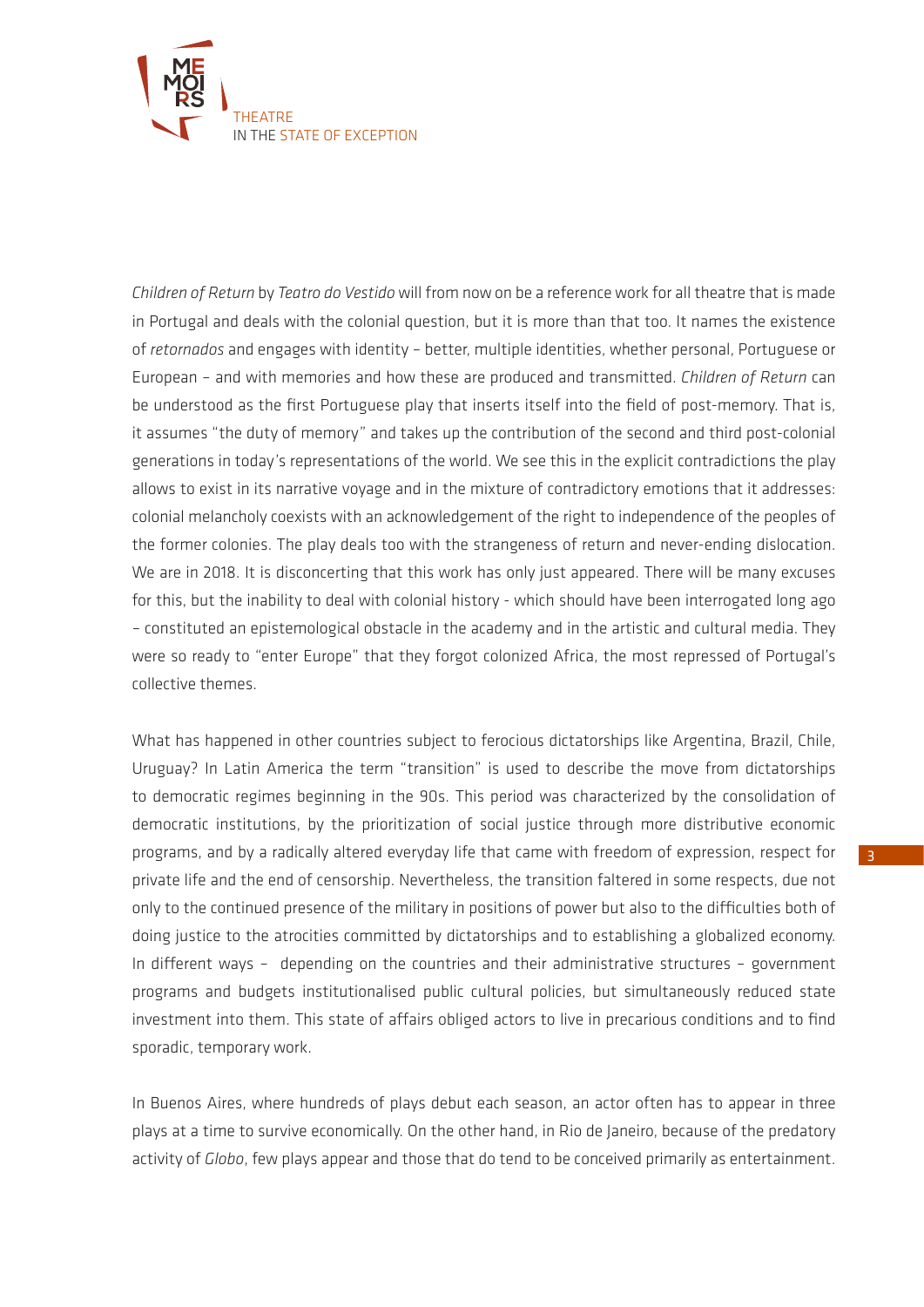

They rarely address politics or the memory of the dictatorship. In Santiago de Chile, like in Buenos Aires, theatre is popular and a great diversity of styles and genres exist. A self-proclaimed body of political theatre, which is extremely popular, has both been exported overseas as a mark of internationalization and continues to function in the country as an expression of collective catharsis. Unsurprisingly, given its excellence, innovation, and the quality of actors, playwrights and directors, there is a lot of pride about this theatre. Its raw material is the history of the last decades, history in the making, and the memories of the protagonists, families and descendants.

We can say, albeit in a manner that generalises and simplifies, that the form of these works of contemporary theatre is profoundly based in text, and interpreting assemblages of materials. Most playwrights are also directors, some of whom are also actors, and scripts tend to be developed alongside a play's production. Producing a final edit of a script is not a priority for playwrights (when this happens, it is usually done post-hoc, after the play has been put on). Theatre companies themselves often train actors as a form of revenue. This plays an important role in the continued diversity of styles and themes. The archives and testimonies about real facts are important sources for writing and are mostly dealt with through a linguistically sophisticated documentary theatre. In *My Life After* and *The Year I Was Born*, plays by the Argentinian writer Lola Arias, young people born during the dictatorship reconstruct their parents' youth from photos, letters, recordings, used clothes, stories and erased memories. "What was my country like when I was born? What were my parents like at the time? How many versions exist about what happened when I was young, because I do not remember?" *Minefield*, also by Lola Arias, deals with a real meeting of six British and Argentine veterans of the Falklands / Malvinas War who, having been enemies, share their war-memories with one another.

The Chilean Guillermo Calderón is one of the most prolific authors and directors of the theatre of the memory of the fight against the dictatorship. Plays such as *School* and *Mateluna* centre around the life and actions of anti-dictatorship guerrillas and the memories of their children. The diptych *Villa + speech* deals with the children of the political police, set in Villa Grimaldi. This house was known in the Dictatorship as 'London 38', and was one of the Pinochet regime's shadowy spaces. The first play, *Speech,* tells the fictional story of President Michelle Bachelet's farewell as she leaves the Presidential Palace. It begins "Today I will not speak to you with docile and predictable words ..." There follows a manifesto about the exercise of power from the point of view of a character who identifies as a woman, a paediatrician, optimist and socialist. And yet it is the second play that justifies that *Speech* comes first.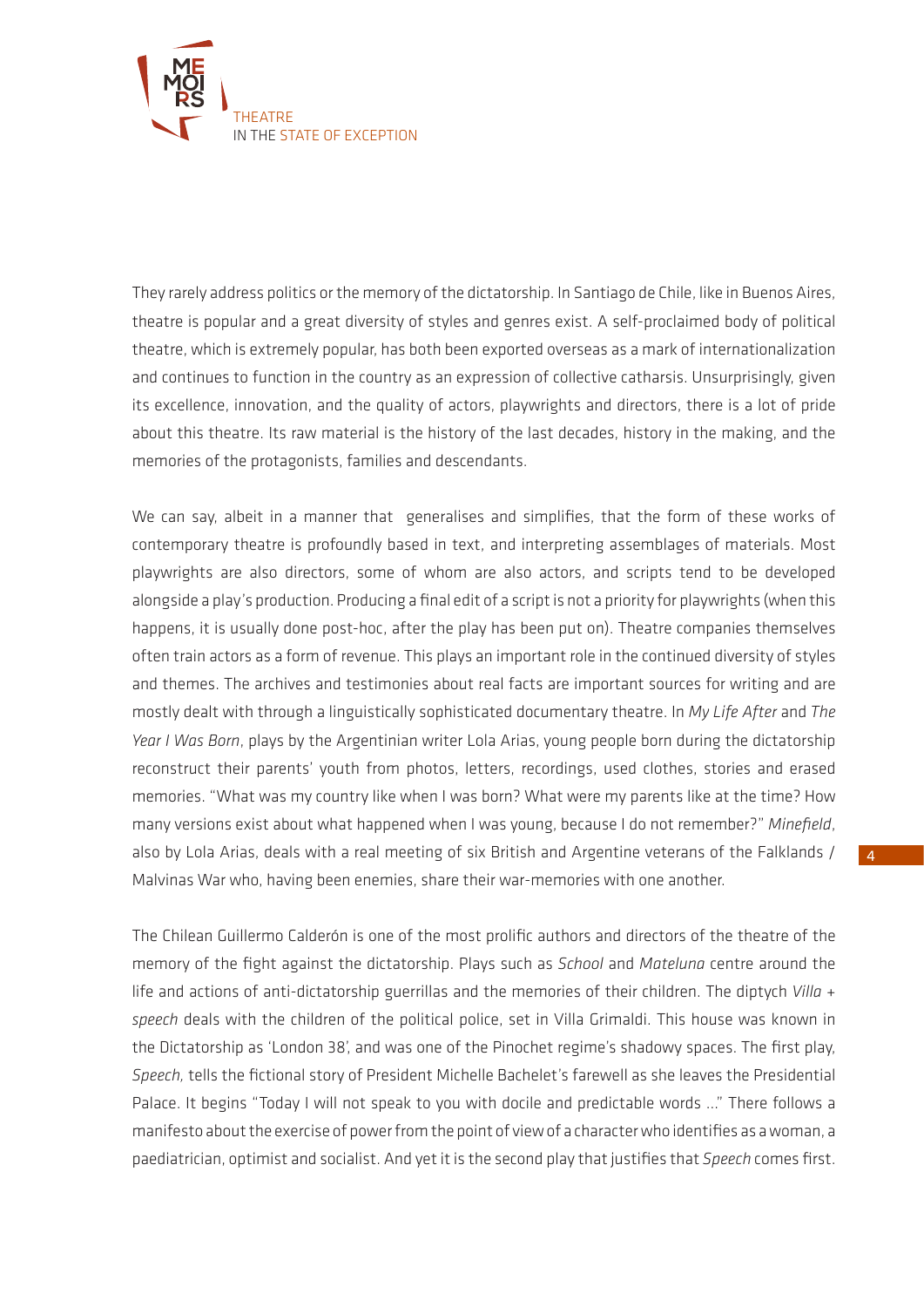

The action takes place in the same house and with the same actresses and the theme is apparently simple: what to do with this space freighted with a history of torture and death. Calderón constructs one of the strongest, most profound, dramatic interventions into the place of the arts in memory, the validity of contemporary art, democratic debate, ideological conflict, the place of museology, and the fallibility of memories.

In this body of theatre certain characters recur: decisive figures in the dictatorships themselves; the disappeared; mothers of the disappeared or the murdered; torturers and their children; and guerrillas, as in *The Disappeared* by Rodrigo Pérez and in *END*, by Daniel Marabolí and Trinidad Pérez. This play takes the form of a radio documentary in which two detectives investigate a Chilean judicial case that took place 1985, listening to several witnesses, consulting archives and recordings, until they identify the political motive of the crime.

The comic treatment of aspects or figures of the dictatorship can constitute a strategy to overcome its trauma. One of the best examples is the play *Velorio Chileno* by Cristian Plana, which ridicules groups who are nostalgic for the Pinochet government.

Not surprisingly, the theme of dysfunctional families is very common in these portraits of societies marked by the violence of dictatorship, particularly in Argentine theatre. The Argentine director Claudio Tolcachir, associated with *Timbre4,* is a master at this type of construction. *Germany*, by Nacho Ciatti, tells the story a father's return, twenty years later, to a household to which he obviously no longer belongs, however hard he tries. *Gladys*, by the Chilean actress, playwright and director Elisa Zulueta, portrays the impact on the present when family secrets about reprehensible actions during the dictatorship are revealed: family cataclysm ensues. One of the striking aspects of this theatre, born in the "transition" era, is the quantity of new playwrights and new plays, as well as the frequent revising of texts forbidden during the dictatorship. Such is the case of *Fait Accompli*, based on a 1980 text by Juan Radrigán and directed by Alfredo de Castro. The play is a Beckettian vision of the dictatorship and a political rereading of a classic text that treats particular times and situations in comparative perspective. This is in the same vein as another play, *The Entire Time* that is based on, but rewrites, Tennessee Williams' *The Glass Menagerie*.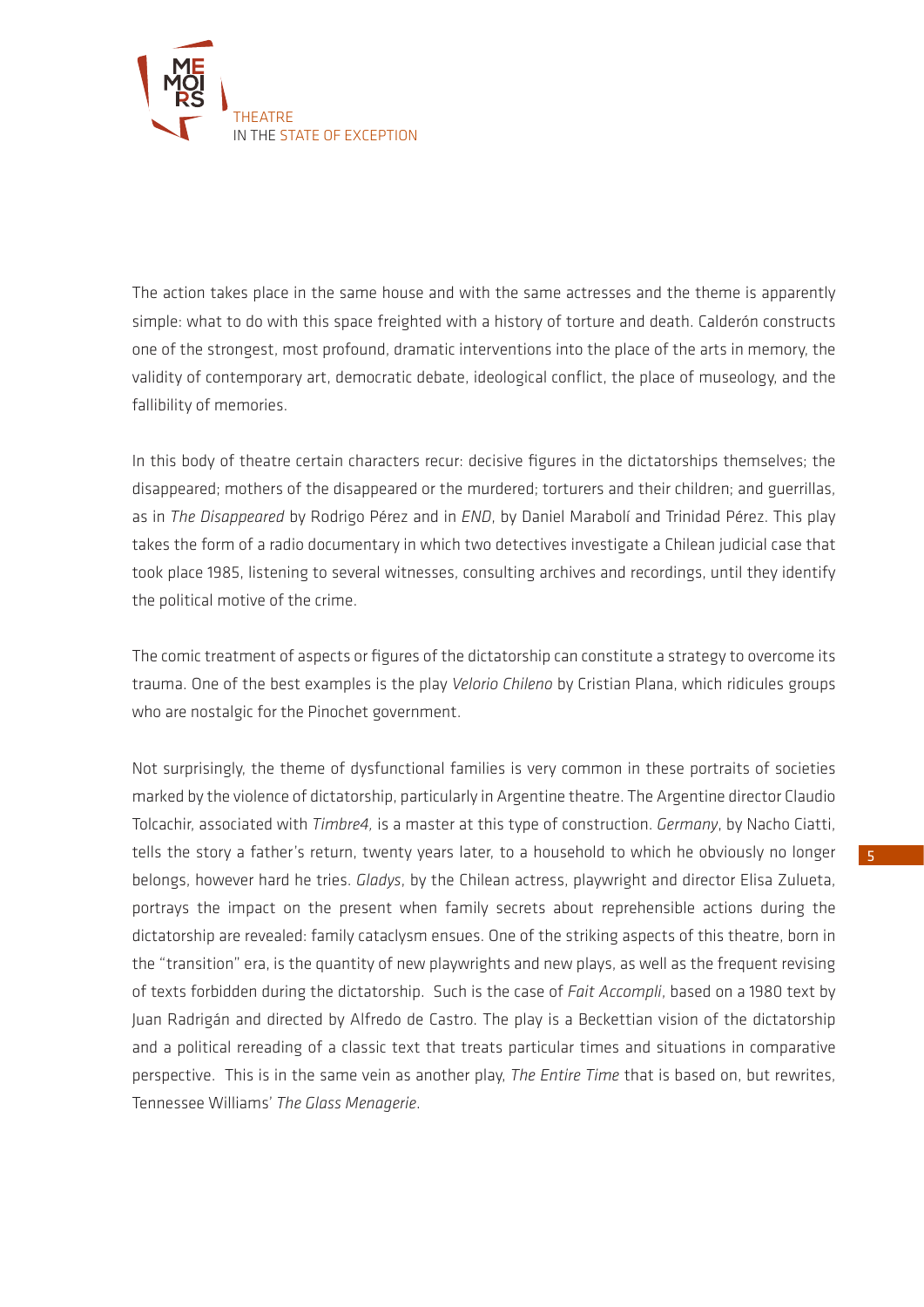

In Brazil, the conditions of theatre production are far from favourable for creative work. Furthermore, the memory of the dictatorship is a very constrained subject, as was obvious in the difficulties in taking to court perpetrators of crimes from those years. Two plays deserve mentions, however: first, *BaitMan*, by the *Companhia dos Actores*, a work that deals with the relationship between memories of the oppressor and the oppressed. It was written and staged by Gerald Thomas, and acted by Marcelo Olinto. Secondly, *Democracy*, staged by Felipe Hirsch from an Alejandro Zambra text. The play asks how it is possible to make theatre in a country that is still marked by the memory of the dictatorship even down to the most trivial aspects of daily life.

There exists, however, another historical and social reality that remains an enigma for Europeans: *O*  Índio. Europeans cannot deal with the figure of the Indian in any way, either conceptually or in terms of questions of representation. In the last two decades, anthropologists, artists and social scientists, as well as indigenous people themselves, have been working on what we might call the opposite of Eurocentric narratives. They have been bringing up to date memories of subjugation and extermination from the conquest of the Americas. This pre-colonial indigenous figure has been a theme in theatre and dance and has perplexed South Americans accustomed to an official white supremacist history, albeit one that populations of colour had already destabilized. Indigenous peoples remain a mystery to them, but several works have begun to address the theme. In *The Meeting*, a play by the Chilean Trinidad González, the Catholic Queen Isabel discusses with Christopher Columbus how much the Indians should be subjugated. The Uruguayan choreographer Tamara Cubas, in *Fucking Rooster Conqueror*, rehabilitates the Indian presence in Uruguay, presenting them as the people with first rights to its land and traditions. The Brazilian choreographer Lia Rodrigues's *So that the sky does not fall* draws on the Yanomami shaman Davi Kopenawa's story of the end of the world, which will befall everyone and not only the forest peoples.

These examples show the prevalence of multiple memories in contemporary creative work that is engaged in a process of uniting history and germinating the future. This theatre forged new mechanisms of production in order to exist: in particular, new collaborative modes of working between actors and directors. Audiences unaccustomed to this type of theatre will be surprised by the minimalist nature of the set design and by how close the audience is positioned to the stage. For this contemporary theatre, the scene represents an inheritance of ruins and plunder. The proximity of the audience implies how closely bound up they are with the themes addressed on stage. In this political theatre, the subject and its memories belong to, and are the responsibility of, everyone.